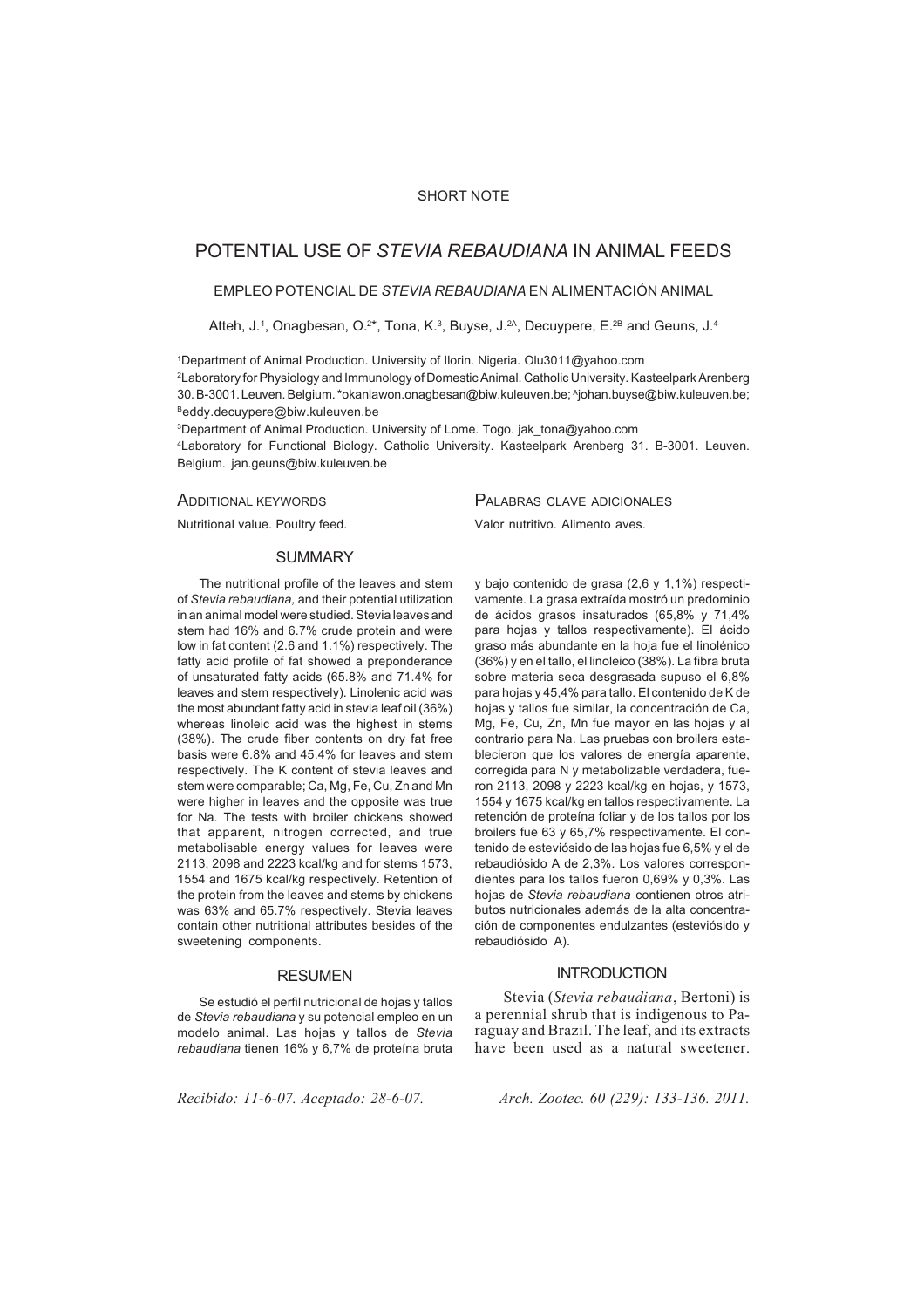Often referred to as *the sweet herb of Paraguay* (Geuns, 2004), stevia is today grown commercially for sweeteners extraction.

The sweetening property is associated with their contents of several glycosides, stevioside, steviobioside, rebaudiosides A to F, dulcoside A and steviol (Gardana *et al*., 2003; Geuns, 2004). These glycosides and their derivatives are known to account for 4-20% of the dry weight of stevia leaves (Oliveira-Filho *et al*., 1989; Geuns *et al*., 2003). There is a preferential accumulation of different glycosides in different parts of the plant (Alves and Ruddat, 1979; Richman *et al*., 1999) more apparent in mature than young stevia tissues for sweetening glycosides (Geuns, 2004).

Stevia and its extract have been studied widely from the sweetener and medicinal points of view (Oviedo *et al*., 1970; Takaki *et al*., 1985; Melis, 1999). A search through literature shows no information on the nonsweetening components which make up 80- 90% dry weight of this plant. This study provides the biochemical/nutritional profile of the leaves and stems and the potential utilization of the nutrients by broiler chickens as an animal model.

### MATERIALS AND METHODS

Dried and ground stevia leaves and stem were obtained from Stevita Company in Brazil. Quadruplicate samples of the ground leaves and stems were analyzed for protein, fat, crude fibre, ash, minerals, fatty acids profile, stevioside and rebaudioside A. The apparent metabolisable energy (AME), apparent nitrogen-corrected metabolisable energy (AMEn) and true metabolisable energy (TME) of the leaves and stems were determined using 4 weeks old male Cobb broilers (average weight 1.4 kg). Birds were raised on a standard wheat-maize-soya based starter (day 1-14) and grower (day 14- 28) diets. To determine the ME values, the ground leaves and stems were incorporated into basal diet at 10% inclusion level (w/w). Twelve birds were individually caged in digestibility cages and fed 4 experimental diets shown in **table I**. The birds had a 3 day adaptation followed by a 24 h excreta collection period. Birds on treatments 1 and 2 were fed the basal grower diet while those on treatments 3 and  $\widetilde{4}$  were fed diets in which stevia leaves and stem respectively replaced 10% of the basal diet. Thus, there were 4 treatments, each with 3 replicates of individually caged birds. Birds were supplied water *ad libitum*. At 24 h before the beginning of excreta collection, feed was withdrawn from birds on treatment 2 thereby clearing the gut of digesta. Weighed quantities of feed were supplied to birds on treatments 1, 3, and 4 and excreta collected over a 24 h period. Excreta voided by birds on treatment 2 during the collection period were also collected to estimate metabolic excreta weight. The excreta samples were dried, weighed and ground. The experiment was repeated twice and data were pooled from both experiments for analysis.

The gross energy in feed and excreta samples was determined using a ballistic bomb calorimeter. Apparent ME and true ME of stevia leaves and stems were calculated. The feed and excreta samples were also analyzed for nitrogen to calculate N retention. Data were analysed by t-test to compare leaves and stems (statistical significance was set at  $\langle 5\% \rangle$ .

*Table I. Experimental grower diets used for digestibility study.* (Dietas experimentales usadas para el estudio de digestibilidad).

|                                                                                | Diet 1 | Diet $21$ | Diet 3 | Diet 4 |
|--------------------------------------------------------------------------------|--------|-----------|--------|--------|
| Basal (%)                                                                      | 100    | 100       | 90     | 90     |
| Stevia leaf (%)                                                                |        |           | 10     |        |
| Stevia stem (%)                                                                |        |           |        | 10     |
| Total                                                                          | 100    | 100       | 100    | 100    |
| Protein (%)                                                                    | 20.3   | 20.3      | 19.9   | 19.8   |
| ME (kcal/kg)                                                                   | 3473   | 3473      | 3337   | 3283   |
| <sup>1</sup> Feed withdrawn 24 h prior to a 24 h excreta<br>collection period. |        |           |        |        |

*Archivos de zootecnia vol. 60, núm. 229, p. 134.*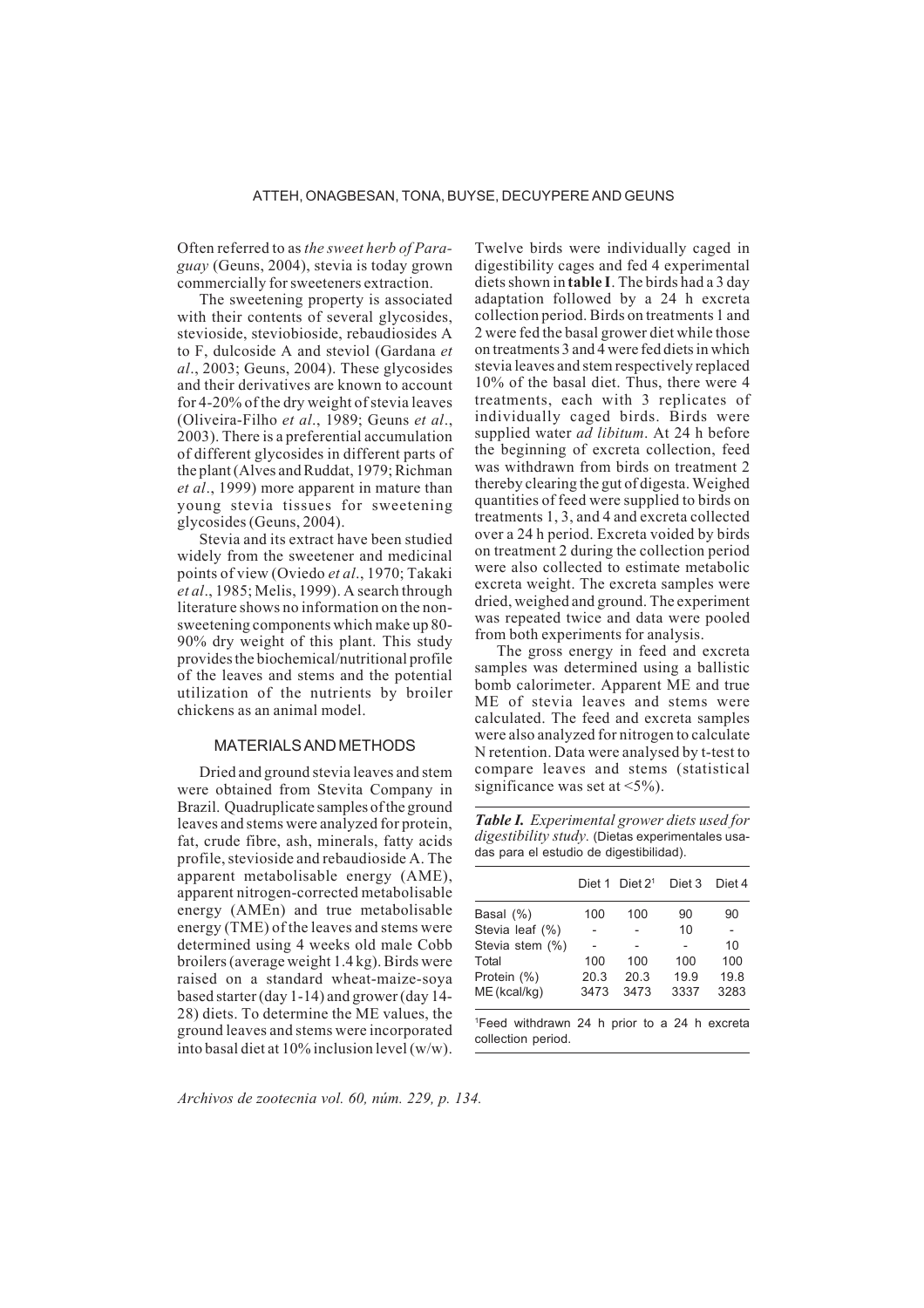## **RESULTS**

**Table II** summarizes the analytical composition of stevia. The protein and fat contents of the leaves was more than twice the concentration in the stem. The same trend was observed for ash content. The stem consists of 45% crude fiber as opposed to less than 7% in the leaves. The stevioside content of stevia leaves was 6.5% compared to 0.69% in the stem. Rebaudioside A content of the leaves was 2.3% as opposed to 0.3% in the stem.

There were variations in the fatty acid profiles of stevia. Stevia leaves fat extract contained more saturated fatty acid than stems. The reverse was true for the total unsaturated fatty acid. Linoleic acid (C18:3) was the dominant fatty acid in stevia leaf (36%). In contrast, oleic acid (C18:2) was the dominant fatty acid in stem.

Ca and Mg levels were 20-fold higher in leaves than stems. The Fe content of leaves was 30-fold higher than in the stem. P, Zn and Cu were higher to lesser extent. The contrast was true for Na and K. There were only traces of Coin both leaves and stems.

Although both the leaves and stem had comparable gross energy values, apparent, nitrogen corrected, and true metabolisable energy values were higher in leaves than stems. The calculated retention of protein from leaves was 63% and 65.7% from stems.

## **DISCUSSION**

The stevioside and rebaudioside A contents of leaves and stems are within those reported in literature (Mizukami *et al*., 1982; Geuns, 2004; Hashimoto and Moriyasu, 1978). There was evidence from this study, of a preferential deposition of stevioside and rebaudioside A in the leaves.

The non-sweetener nutritional profile of stevia leaves and stem was close to that of some flowering plants. The protein content of the leaves  $(16\%)$  was comparable to that reported for cassava leaf meal (Aduku, 1993)

|              |                                                                                |                                                                       | <b>Table II.</b> Proximate, stevioside, rebaudioside A, (n=4, % DM) gross and metabolisable energy content (n=6, kcal/kg) of stevia<br>leaf and stem. (Composición nutitiva, esteviósido, rebaudiósido A, energía bruta y metabolizabl |                                                            |                                                            |                                                                |                                                          |                                                |                                                                          |
|--------------|--------------------------------------------------------------------------------|-----------------------------------------------------------------------|----------------------------------------------------------------------------------------------------------------------------------------------------------------------------------------------------------------------------------------|------------------------------------------------------------|------------------------------------------------------------|----------------------------------------------------------------|----------------------------------------------------------|------------------------------------------------|--------------------------------------------------------------------------|
| Leaf<br>Stem | $16.0 \pm 0.3$ <sup>a</sup><br>6.7 $\pm 0.1$ <sup>b</sup><br>Proximate Protein | $1.1 \pm 0.01$ <sup>b</sup><br>$2.6 + 0.02$ <sup>a</sup><br>Fat       | Crude fibre<br>45.1±0.8ª<br>$6.8 + 0.2^{b}$                                                                                                                                                                                            | $15.5 \pm 0.3$ <sup>a</sup><br>5.6±0.6 <sup>b</sup><br>Ash | $0.69 + 0.01$<br>Stevioside<br>$6.5 \pm 0.05$ <sup>a</sup> | Rebaudioside A<br>$2.3 \pm 0.06$ <sup>a</sup><br>$0.3 + 0.0^b$ |                                                          |                                                |                                                                          |
|              | Fatty Acids C14:0<br>Leaf 0.6±0.02ª<br>Stem 0.2±0.01 <sup>b</sup>              | $26.4 \pm 1.2$<br>$29.5 \pm 1.5$<br>C16:0                             | $3.0 + 0.06$ <sup>a</sup><br>$1.2 \pm 0.04^b$<br>C16:1                                                                                                                                                                                 | $4.0 + 0.03$ <sup>a</sup><br>$2.0 + 0.02$<br>C18:0         | $9.9 + 0.02$ <sup>a</sup><br>$5.0 + 0.03b$<br>C18:1        | $37.7 \pm 1.2^a$<br>$6.8 + 0.9b$<br>C18:2                      | $36.2 \pm 1.6$ <sup>a</sup><br>$27.5 + 1.1^{b}$<br>C18.3 | $28.6 + 1.1^{b}$<br>SFA                        | $34.1 \pm 1.4$ <sup>a</sup> 65.9±1.98 <sup>b</sup><br>71.4±1.44ª<br>USFA |
|              | Minerals Ca (%)<br>Leaf 0.82±0.02ª<br>Stem 0.04±0.01 <sup>b</sup>              | $0.26 \pm 0.01$ <sup>a</sup><br>$0.12 \pm 0.01$ <sup>b</sup><br>P (%) | $0.15 \pm 0.0$ <sup>a</sup><br>0.01100<br>Na (%)                                                                                                                                                                                       | $73 + 0.03$<br>$.85 + 0.02$<br>K (%)                       | $0.24 \pm 0.01$ <sup>a</sup><br>$0.09 + 0.01$<br>Mg (%)    | Zn (ppm)<br>$3.0 + 0.2^{b}$<br>$20 \pm 0.4^a$                  | Mn (ppm<br>$5.0 + 0.3$<br>$30 + 0.8^a$                   | $12.0 \pm 0.7^{\circ}$<br>Fe (ppm)<br>366±9.3ª | $6.0 + 0.08$ <sup>a</sup><br>$2.0 + 0.04b$<br>Cu (ppm)                   |
| Leaf<br>Stem | Energy Gross energy<br>4075±122<br>4023±140                                    | Apparent ME<br>2113±84.5ª<br>$1573 \pm 78.7^{\circ}$                  | N-Corrected ME<br>2098±71.3ª<br>$1554 + 85.5^{\circ}$                                                                                                                                                                                  | 2223±51.2ª<br>675±48.6 <sup>b</sup><br>True ME             |                                                            |                                                                |                                                          |                                                |                                                                          |
|              |                                                                                |                                                                       | assignificant difference, leaf vs. stem, for each analysis (p<0.05). SFA= Saturated fatty acids; USFA= Unsaturated fatty acids                                                                                                         |                                                            |                                                            |                                                                |                                                          |                                                |                                                                          |
|              |                                                                                |                                                                       |                                                                                                                                                                                                                                        |                                                            |                                                            |                                                                |                                                          |                                                |                                                                          |

*Archivos de zootecnia vol. 60, núm. 229, p. 135.*